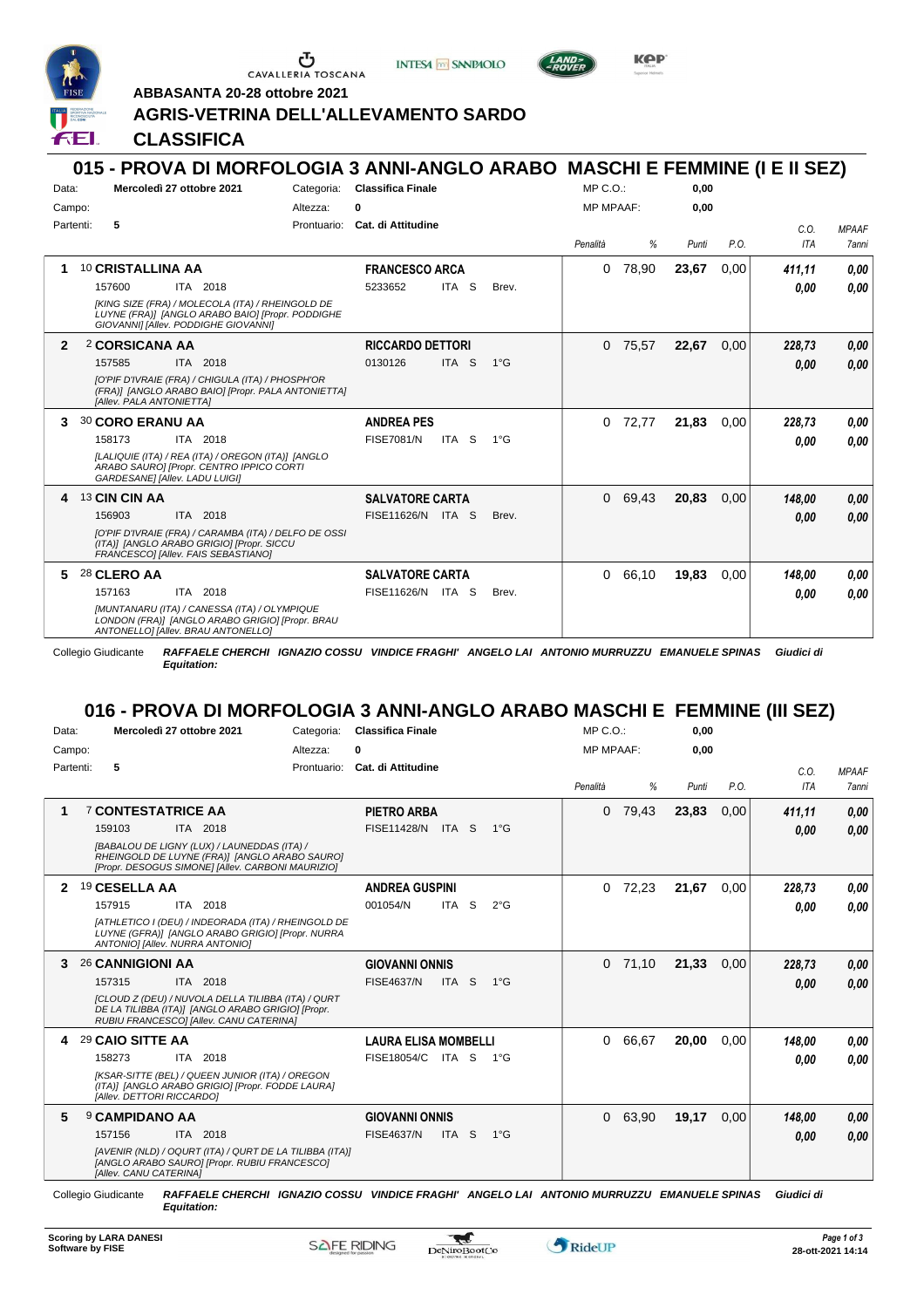

 $\begin{array}{c}\n\bullet \\
\bullet \\
\bullet \\
\bullet \\
\bullet\n\end{array}$  CAVALLERIA TOSCANA





**KPP** 

**ABBASANTA 20-28 ottobre 2021**

### **AGRIS-VETRINA DELL'ALLEVAMENTO SARDO**

*Equitation:* **CLASSIFICA**

# **017 - PROVA DI MORFOLOGIA 3 ANNI-SELLA ITALIANO MASCHI E FEMMINE**

| Data:     | Mercoledì 27 ottobre 2021<br>Categoria:                                                                                                                                                                              | <b>Classifica Finale</b>                                               | $MP C. O.$ :     | 0,00          |                |                       |
|-----------|----------------------------------------------------------------------------------------------------------------------------------------------------------------------------------------------------------------------|------------------------------------------------------------------------|------------------|---------------|----------------|-----------------------|
| Campo:    | 0<br>Altezza:                                                                                                                                                                                                        |                                                                        | MP MPAAF:        | 0,00          |                |                       |
| Partenti: | 18                                                                                                                                                                                                                   | Prontuario: Cat. di Attitudine                                         | %<br>Penalità    | Punti<br>P.O. | C.O.<br>ITA    | <b>MPAAF</b><br>7anni |
| 1         | 8 ERSILIUS<br>158439<br>ITA 2018<br>[COLESTUS (DEU) / TERRAMARINA (ITA) / KANNAN (NLD)]<br>[SELLA ITALIANO GRIGIO] [Propr. SCANU STEFANO] [Allev.<br>SCANU STEFANO]                                                  | <b>LUIGI IRIU</b><br>000169/N<br>ITA SA 1°G                            | $0$ 77,23        | 23,17<br>0,00 | 411,11<br>0.00 | 0,00<br>0.00          |
| 1         | 27 CALIDONE<br>156573<br>ITA 2018<br>[COUPE DE COEUR (DEU) / LAICKE (ITA) / ALLOR (FRA)]<br>[SELLA ITALIANO SAURO] [Propr. CAREDDU ANGELA]<br>[Allev. CAREDDU ANGELA]                                                | <b>FRANCESCO ARCA</b><br>5233652<br>ITA <sub>S</sub><br>Brev.          | $0$ 77,23        | 23,17<br>0,00 | 411,11<br>0.00 | 0,00<br>0,00          |
| 3         | <b>6 CARASAMUGHESA</b><br>157662<br>ITA 2018<br>[NADIR DI SAN PATRIGNANO (ITA) / UHANA GANAH (ITA) /<br>FAIR PLAY D'OC (FRA)] [SELLA ITALIANO GRIGIO] [Propr.<br>GIULIANO LORENZO] [Allev. GIULIANO LORENZO]         | <b>LORENZO GIULIANO</b><br><b>FISE7561/N</b><br>ITA S<br>Brev.         | 0,00             | 22,83<br>0,00 | 411,11<br>0.00 | 0,00<br>0,00          |
| 4         | <sup>15</sup> CRUSSEL<br>ITA 2018<br>157958<br>[RUSSEL (DEU) / OLABAI (ITA) / AVENIR (NLD)] [SELLA<br>ITALIANO BAIO] [Propr. GALLERI RAFFAELE] [Allev.<br><b>GALLERI RAFFAELEI</b>                                   | <b>STEFANO COSSU</b><br><b>FISE5517/S</b><br>ITA <sub>S</sub><br>Brev. | $\Omega$<br>0,00 | 22,67<br>0,00 | 411,11<br>0.00 | 0,00<br>0,00          |
| 5         | 11 CICCA<br>156787<br>ITA 2018<br>[KSAR-SITTE (BEL) / E' BELLA (ITA) / CLAVELITO (FRA)]<br>[SELLA ITALIANO BAIO] [Propr. SALARIS ANTONELLA]<br>[Allev. SALARIS ANTONELLA]                                            | <b>MARCO DESSI</b><br>FISE10011/N ITA S<br>$1^{\circ}G$                | 0<br>0,00        | 22,50<br>0.00 | 411,11<br>0.00 | 0,00<br>0,00          |
| 6         | <b>24 CLOES</b><br>158386<br>ITA 2018<br>[CLARIMO (DEU) / NORA DE BOIS (ITA) / ORAME (NLD)]<br>[SELLA ITALIANO BAIO] [Propr. MULAS RAFFAELE] [Allev.<br><b>MULAS RAFFAELE]</b>                                       | PIETRO ARBA<br>FISE11428/N ITA S<br>1°G                                | 0 73,90          | 22,17<br>0,00 | 411,11<br>0.00 | 0,00<br>0,00          |
| 7         | 22 HANNIBAL LECTER<br>ITA 2018<br>158406<br>[KSAR-SITTE (BEL) / QUEENSILVIA (ITA) / SILVIO I (DEU)]<br>[SELLA ITALIANO BAIO] [Propr. BRESCIANI LUCA] [Allev.<br>PIRAS ANTONIO]                                       | <b>RICCARDO DETTORI</b><br>0130126<br>ITA S<br>1°G                     | $0$ 73,33        | 22,00<br>0,00 | 228,73<br>0.00 | 0,00<br>0,00          |
| 8         | <sup>1</sup> CARAMELLA CLUB<br>156936<br>ITA 2018<br>[BIN MAKTOUM (ITA) / NOIA (ITA) / AVENIR (NLD)] [SELLA<br>ITALIANO BAIO] [Propr. PINNA GIOVANNI] [Allev. PINNA<br><b>GIOVANNII</b>                              | <b>MARCO DESSI</b><br>FISE10011/N ITA S<br>1°G                         | $0$ 72,77        | 21,83<br>0,00 | 228,73<br>0.00 | 0,00<br>0,00          |
| 9         | <b>3 COLORADA</b><br>157868<br>ITA 2018<br>[UTAH VAN ERPEKOM D'15 (BEL) / ORCHIDEA BLU (ITA) /<br>KSAR-SITTE (BEL)] [SELLA ITALIANO PEZZATO GRIGIO]<br>[Propr. ARCA ANTONELLO] [Allev. ARCA ANTONELLO]               | <b>ENRICO CARCANGIU</b><br>ITA S<br>000063/N<br>$2^{\circ}G$           | 0 71,67          | 21,50<br>0,00 | 228,73<br>0,00 | 0,00<br>0,00          |
| 9.        | <b>16 UNICA DE IS MORUS</b><br>158261<br>ITA 2018<br>[COUPE DE COEUR (DEU) / SONNIENDE DE IS MORUS<br>(ITA) / CONCORAL (DEU)] [SELLA ITALIANO SAURO]<br>[Propr. GARAU STEFANO] [Allev. GARAU STEFANO]                | <b>GIACOMO PISANO</b><br>FISE14373/N ITA S<br>Brev.                    | 0 71,67          | 21,50<br>0,00 | 228,73<br>0,00 | 0,00<br>0,00          |
| 9         | 18 DESIDERIO DE SAMUGHEO<br>158017<br>ITA 2018<br>[NADIR DI SAN PATRIGNANO (ITA) / NERMESIS (ITA) /<br>COME ON (DEU)] [SELLA ITALIANO BAIO] [Propr. MURA<br>ANTONELLA] [Allev. AZ.AGR.ROMERO REGUEIFEROS<br>ROSA I.] | <b>ENRICO CARCANGIU</b><br>000063/N<br>ITA S<br>$2^{\circ}$ G          | $0$ 71,67        | 21,50<br>0,00 | 228,73<br>0,00 | 0,00<br>0,00          |
| 9         | 23 COROFINA INDOCTRO<br>156965<br>ITA 2018<br>[RUSSEL (DEU) / CHANCHEZ (NLD) / INDOCTRO (DEU)]<br>[SELLA ITALIANO SAURO] [Propr. CASU IRENE] [Allev.<br>CASU IRENE]                                                  | <b>LORENZO GIULIANO</b><br><b>FISE7561/N</b><br>ITA S<br>Brev.         | $0$ 71,67        | 21,50<br>0,00 | 228,73<br>0,00 | 0,00<br>0,00          |